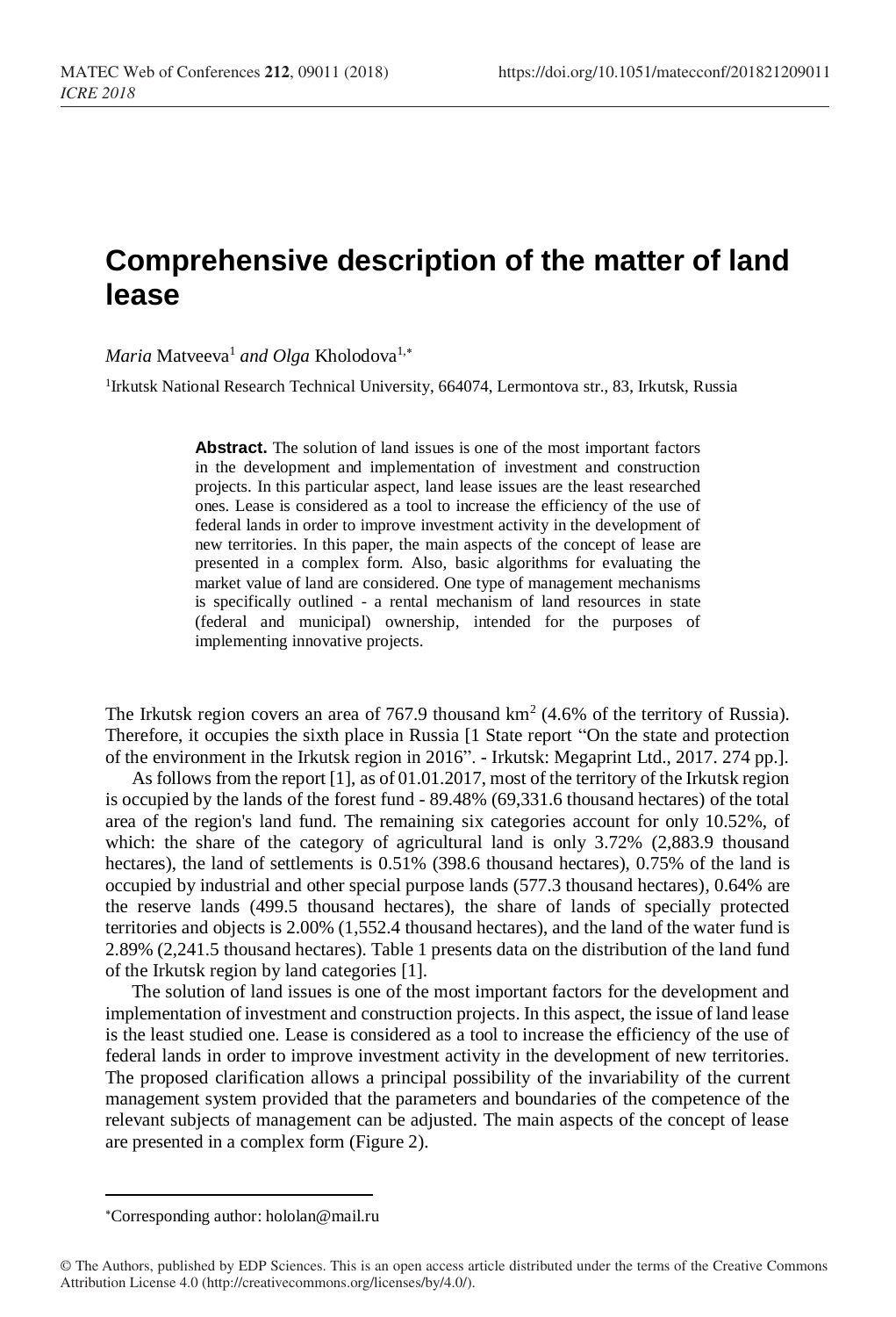As for the content and form of lease relations, full accounting of all conditions of the lease transaction is a mandatory requirement for their practical implementation. Only in this case the efficient result can be achieved, that is, the equal profitability of the rent. In this connection, it can be argued that in the management aspect, it is advisable to adopt a factor rent model, as the content of the system characteristic of the lease.

| No                                     | Name of the land category                    | For the 1 <sup>st</sup><br>of January 2016, of January 2017, thousand<br>thousand ha | For the 1st<br>thousand ha | Difference.<br>ha |
|----------------------------------------|----------------------------------------------|--------------------------------------------------------------------------------------|----------------------------|-------------------|
| $1$ .                                  | Augricultuural land, including               | 2885,1                                                                               | 2885.1                     | $-1,2$            |
| 1.1                                    | Land redistribution fund                     | 202,5                                                                                | 202,1                      | $-0,4$            |
| 2.                                     | Settlement land                              | 400.5                                                                                | 398.6                      | $-1,9$            |
| 3.                                     | Industrial land                              | 573,2                                                                                | 577.3                      | $+4.1$            |
| 4.                                     | Land of specially protected natural<br>sites | 1552,4                                                                               | 1552,4                     | 0                 |
| 5.                                     | Forest reserve land                          | 69332,4                                                                              | 69331,6                    | $-0,8$            |
| 6.                                     | Water reserve land                           | 2241,5                                                                               | 2241,5                     | 0                 |
| 7.                                     | Reserve land                                 | 499.5                                                                                | 499.3                      | $-0.2$            |
| Total within administrative boundaries |                                              | 77484,6                                                                              | 77484.6                    | 0                 |

**Table 1.** Distribution of the land fund of the Irkutsk region by land categories.



**Fig. 2.** Basic algorithms for evaluating the market value of land.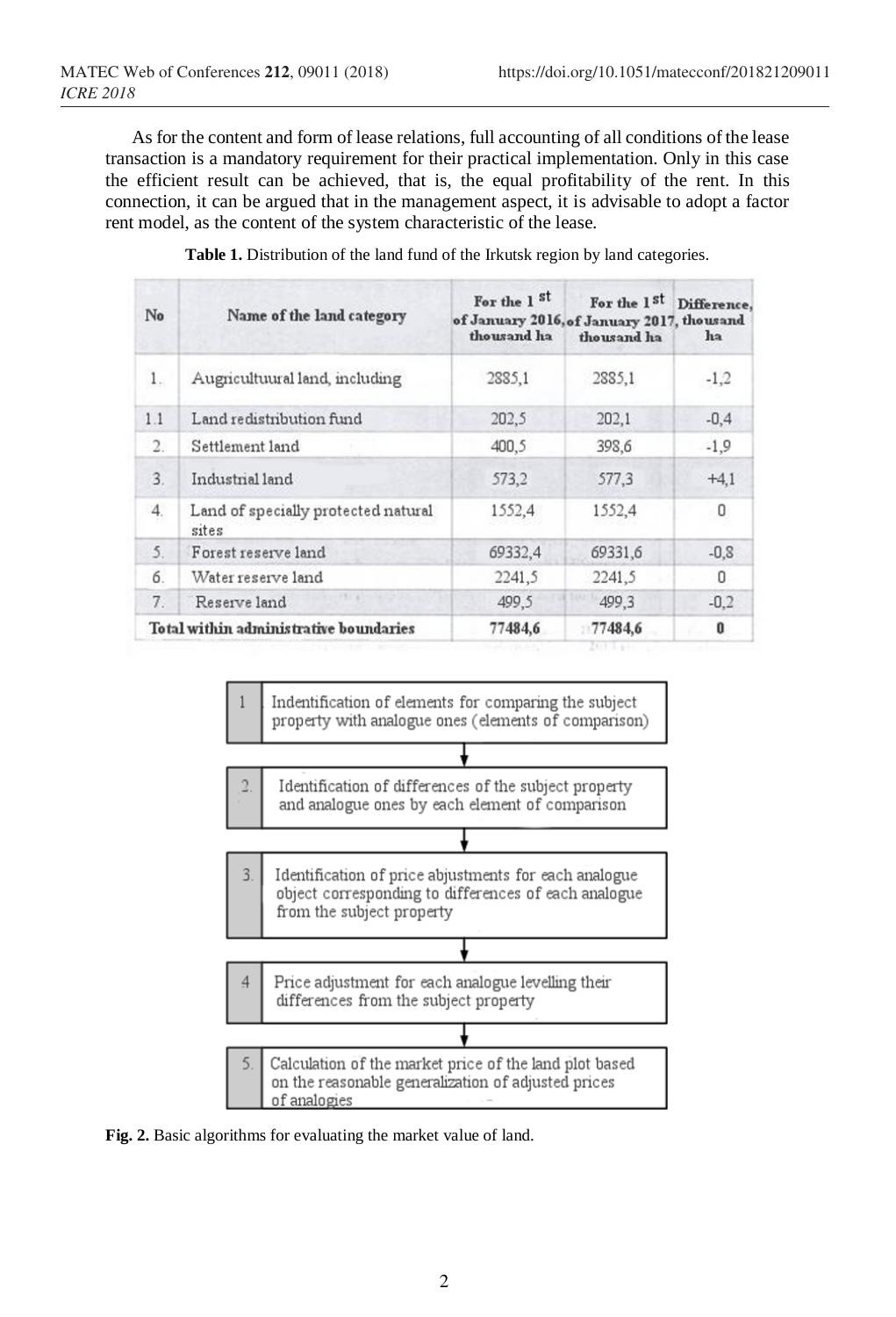

**Fig. 2.** Comprehensive description of the essence of the lease.

It is based on the evaluation of the market value of land. The basic evaluation algorithms are given below (Figure 1).

The content of the management impacts is to identify the composition, the relative importance and the nature of the relationship of these factors.

The main cost factors and characteristics of transactions with land plots are shown on the Figure 3.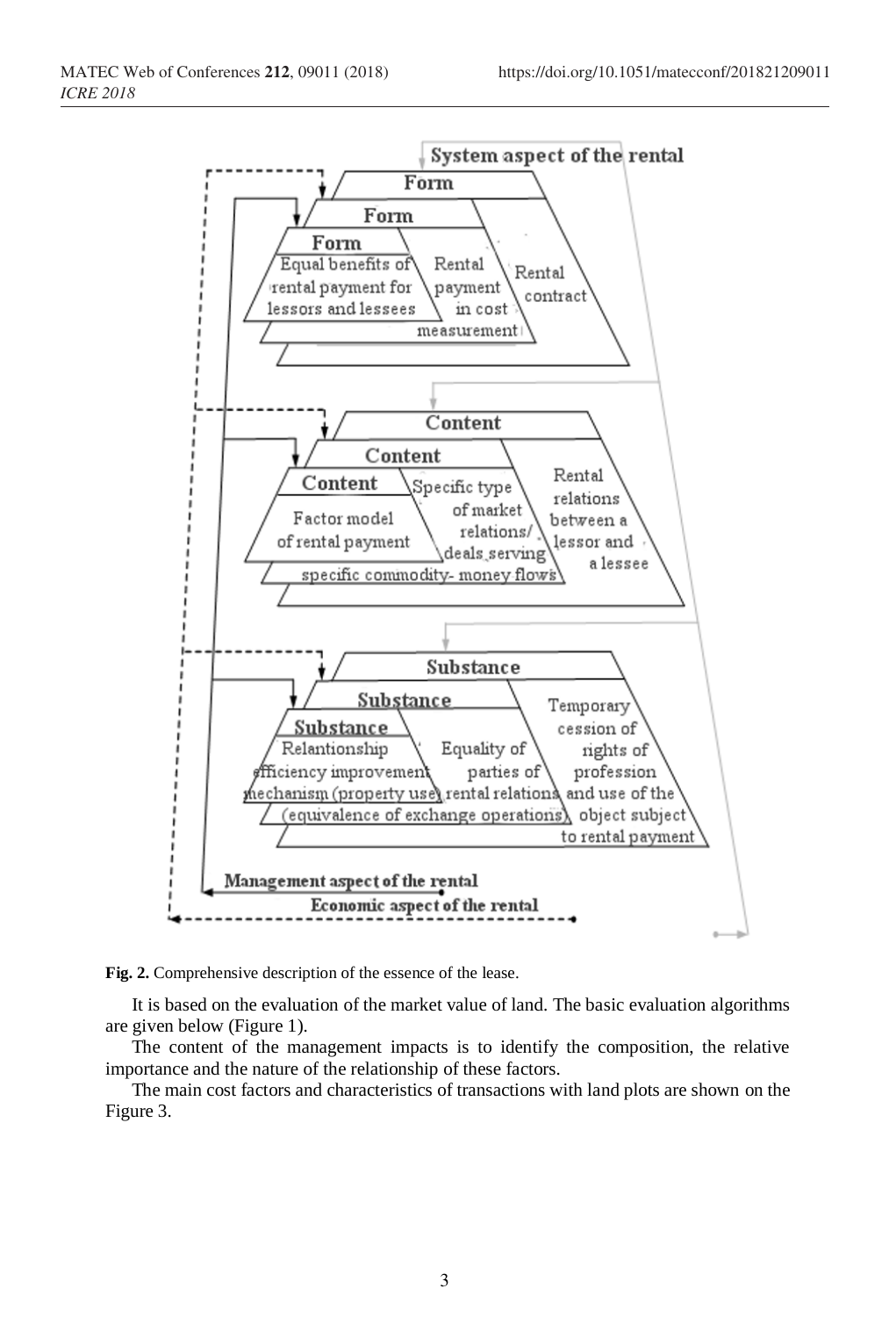

**Fig. 3.** Main cost factors and characteristics of transactions with land plots.

At the same time, in order to identify the importance of rent in the implementation of mechanisms for managing state property, object detailing is necessary.

It is carried out with the purpose of revealing specific features of realization of a particular kind of economic relations with reference not to the general set of objects of property, but to their certain kind, that is, to the land resources which are in the state ownership. As a result of object detailing, particular forms of lease relationships should be identified, specific only for the land resources involved in the construction process.

The final characteristic takes the following form (Figure 4).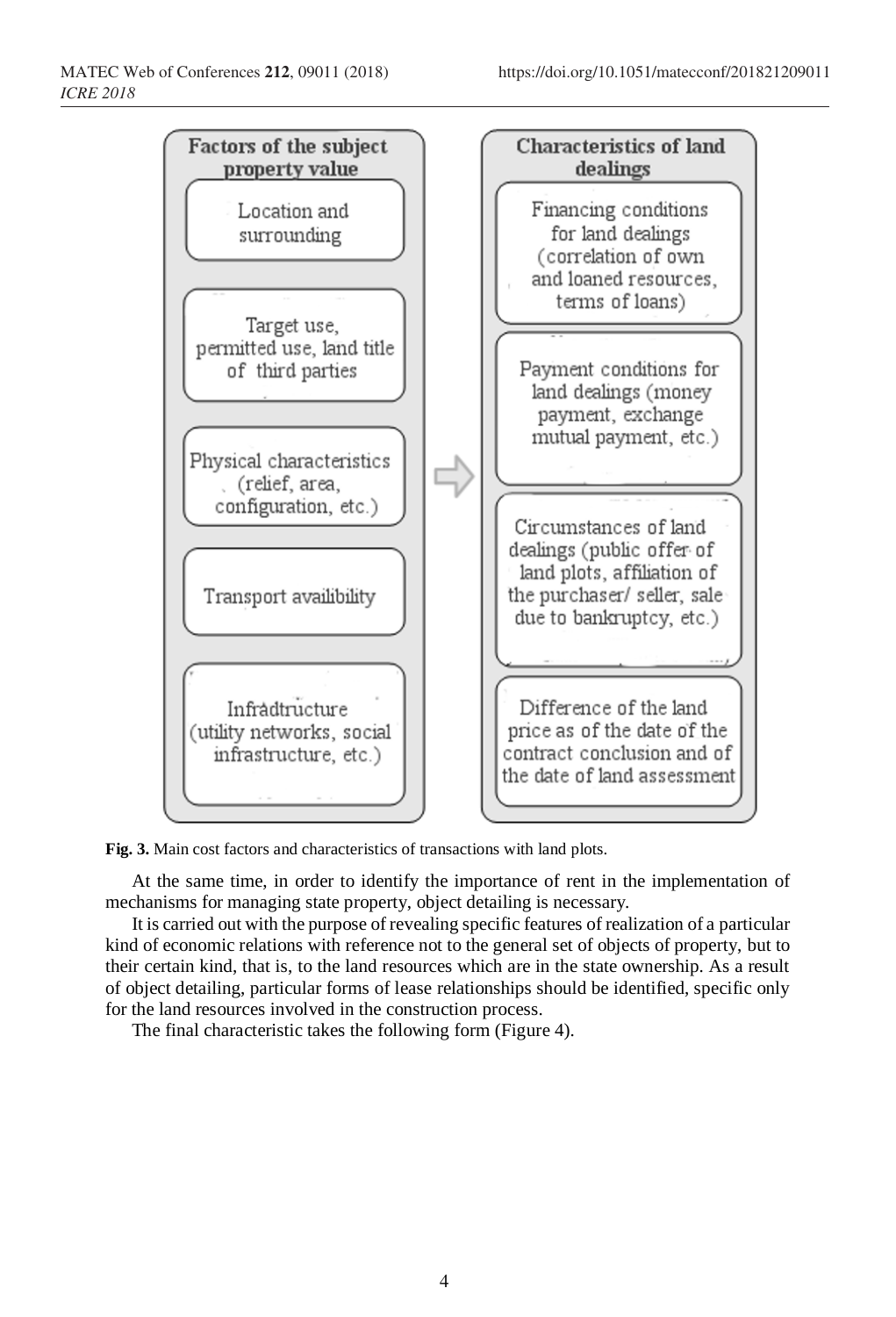



Based on the obtained structure, the administrative decomposition is carried out. On the Figure 5, a modification of the lease, in accordance with the previously justified logic of the analysis, is presented. It interprets possible hierarchical levels. In accordance with the fundamentals of the Russian state structure, the levels of the hierarchy of the economic system are adequate to the hierarchical levels of the system of power and administration. As for the object characteristics, they remain practically unchanged.



**Fig. 5.** Rent decomposition (management aspect).

In the decomposition scheme (management aspect), the subject vector is to be transformed. As previously defined by a specific type of economic relations, the essence of management, as applied to the land resource, is the application of management mechanisms implemented in the hierarchy of the management system at various levels. Based on the above, the options for the practical use of real estate will manifest themselves in the content